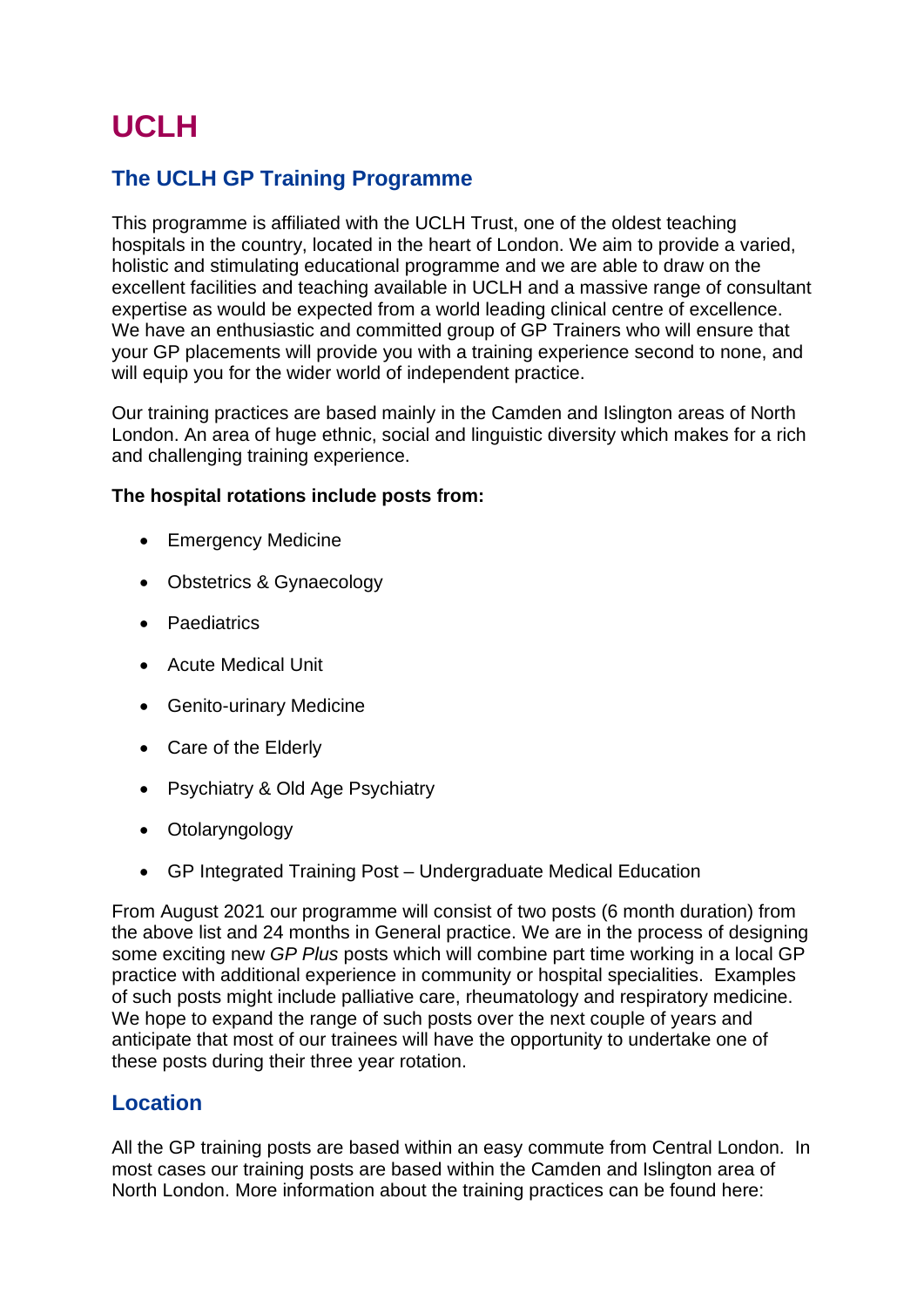#### <https://uclhgptrainers.com/>

The secondary care posts are in UCLH, St Pancras Hospital, Mortimer Market Clinic and Highgate Mental Health Centre.

This central location provides ready access to all that London has to offer and excellent public transport links facilitate access between sites.

#### **Educational activities**

The trainees meet weekly during term times on Wednesday afternoons at the UCLH Postgraduate Medical Education Centre, on Euston Road. During the Covid Pandemic we have continued to meet online. The teaching programme is varied and includes guest speakers, trainee led sessions and visits to places of interest to GPs. We also have case discussions and small group work. We are linked to the UCLH Simulation Faculty and have regular training events. We have an annual 2-day residential training event.

The aim is to create an environment where individuals feel supported by their peers so that they are able to reflect and learn but also able to question and analyse what is being taught.

## **Highlights**

- Central location with access to excellent teaching and a diverse patient population
- Provide experience in at least two GP teaching Practices in Camden and Islington.
- ST3 / Trainer matching scheme providing some flexibility and choice in your final year of training
- Supportive environment from the Programme Directors, the GP Trainers, the Postgraduate Medical Education Department and fellow trainees
- Varied and stimulating teaching programme drawing from the arts and humanities as well as local expert resources
- Annual residential course providing unique learning opportunities
- 24 months of Primary Care based posts including newly developing *GP Plus* posts
- A GP/Education ITP post provides an exciting opportunity for those who are interested in teaching and would like to develop their career in Medical Education in the future. It is based at a big local teaching GP practice and involves 50 % seeing patients and 50% teaching undergraduate student from the UCL/Royal Free Medical School in the community. For the teaching component the trainee has close contact with the very supportive department of Primary Care at the Medical school. The feedback from the trainees who have done this post so far has been consistently positive.